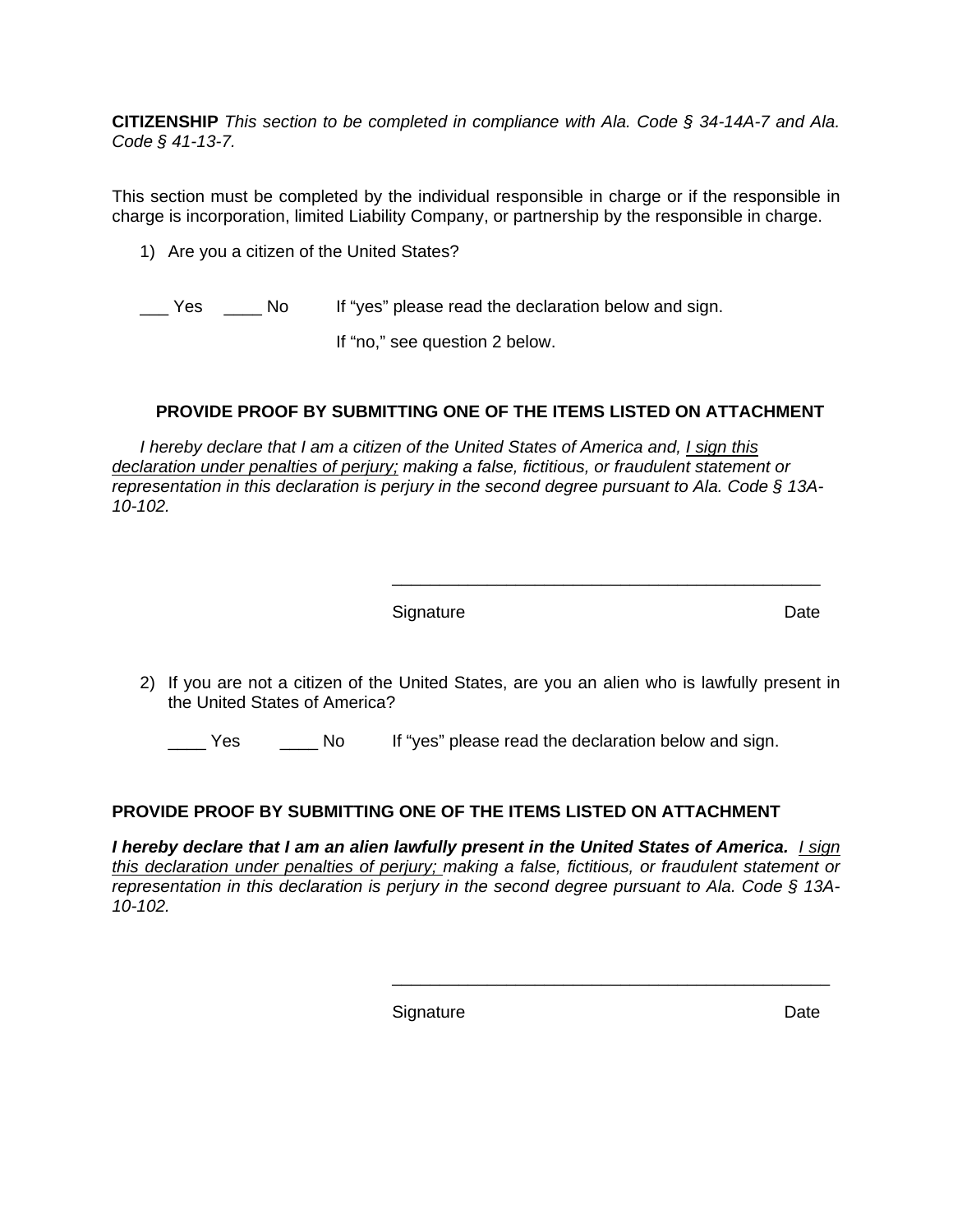## **PROOF OF CITIZENSHIP**

*Code of Alabama 1975,* Section 31-13-29(g) From Act 2012-491

- 1. A driver's license or nondriver's identification card issued by the Alabama Department of Public Safety or the equivalent governmental agency of another state within the United States, provided that the governmental agency of another state within the United States requires proof of lawful presence in the United States as a condition of issuance of the driver's license or nondriver's identification card.
- 2. A birth certification indicating birth in the United States or one of its territories.
- 3. Pertinent pages of a United States valid or expired passport identifying the person and the person's passport number, or the person's United States passport.
- 4. United States naturalization documents on the number of certificate of naturalization.
- 5. Other documents or methods of proof of United States citizenship issued by the federal government pursuant to the Immigration and Nationality Act of 1952, as amended.
- 6. Bureau of Indian Affairs card number, tribal treaty card number, or tribal enrollment number.
- 7. A consular report of birthday abroad of a citizen of the United States of America.
- 8. A certification of citizenship issued by the United States Citizenship and Immigration Services.
- 9. A certification of report of birth issued by the United States Department of State.
- 10. An American Indian card, with KIC classification, issued by the United States Department of Homeland Security.
- 11. Final adoption decree showing the person's name and United States birthplace.
- 12. An official United States military record of service showing the applicant's place of birth in the United States.
- 13. An extract from a United States hospital record of birth created at the time of the person's birth indicating the place of birth in the United States.
- 14. AL-Verify.
- 15. A valid Uniformed Services Privileges and Identification Card.
- 16. Any other form of identification that the Alabama Department of Revenue Authorizes, through administrative rule promulgated pursuant to the Alabama Administrative Procedure Act, to be used to demonstrate or confirm a person's United States citizenship or lawful presence in the United States, provided that the identification requires proof of lawful presence in the United States as a condition of issuance.